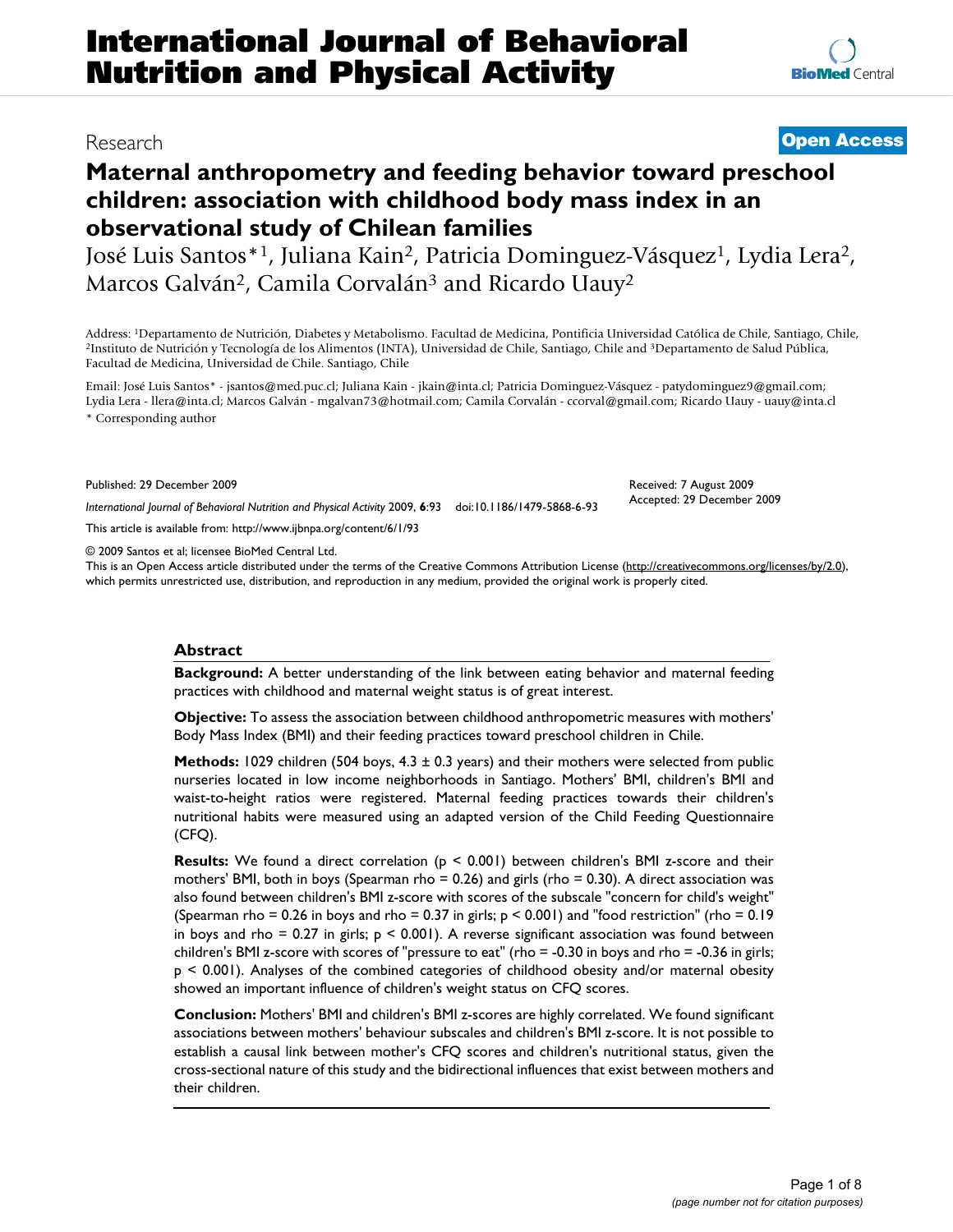## **Background**

During the last decades, Chile has experienced a nutrition transition, with a rapid decline in undernutrition and an increase in the prevalence of obesity as a consequence of social changes leading to a rise in consumption of highcalorie foods and sedentary habits [1,2]. This transition has occurred at a much faster rate than in other countries [3]. As a consequence, it is conceivable that attitudes and practices of many Chilean mothers on feeding and nutrition are somehow still dominated by a sense of protection against childhood undernutrition instead of the prevention of obesity. In this context, it is important to note that obesity is currently the most frequent nutritional disease in Chilean children, with a prevalence that has tripled over the past 15 years; it is currently 21% among 6 yearold children [3,4]. Since obesity prevention should start early in life, it is important to determine the factors that influence weight excess and eating behavior in preschool children [5]. It is generally accepted that parents' practices about feeding, especially mother's practices, are important factors to consider in order to achieve a better nutrition during childhood [6-10]. However, it is still difficult to define the best parental strategy in relation to childhood feeding, especially under the strong social influences that characterize the "obesogenic" environment.

Research about the effect of food intake on childhood obesity has traditionally focused on the amount and type of foods usually consumed. However, a better understanding of the link between eating behavior and maternal feeding practices with childhood obesity is also of interest. Computed standardized questionnaires using behavior scores covering different eating dimensions such as the Child Eating Behavior Questionnaire and the Threefactor Eating Questionnaire can be used for this purpose [10]. The use of psychometric tools to assess how eating practices and attitudes of parents, measured for example through the Child Feeding Questionnaire (CFQ), may influence eating behavior and the nutritional status of children can yield valuable information to better define successful intervention strategies [11].

Individual feeding habits and practices are acquired in early childhood, representing behavior traits that may change over time according to personal experiences throughout the lifetime [10]. Besides the role of the social context, it is also assumed that familial factors, both common environment and genetic inheritance, have an important influence on food intake and eating behavior, which is also linked to childhood obesity [6-9]. Although it is generally accepted that parental feeding styles have a relevant influence on children eating behavior, more evidence is required from studies covering different obesity status in children and/or parents, as well as groups from developing countries. Results from studies on parental

feeding styles may provide useful information that can serve to develop guidelines for parents that are consistent with healthy diets and promote children's ability to selfregulate intake [12-14].

There is a scarcity of studies in Latin America on the relation between maternal feeding styles or maternal Body Mass Index (BMI) with children's weight status. Thus, the aim of this study was to assess the association between maternal feeding practices and BMI with anthropometric measures related to obesity in Chilean preschool children.

## **Subjects and Methods**

## *Subjects*

During 2006, a sample of 1195 preschool children with ages ranging from 3.1 to 5.8 years (mean = 4.3 years; standard deviation = 0.3 years) was selected from fiftyfour nursery schools belonging to the National Association of Day Care Centres (JUNJI, acronym for Junta Nacional de Jardines Infantiles) located in Santiago. JUNJI is a nationwide program offering free education and food to middle-low and low income children for 4 or 8 hours/day. Consequently, the socioeconomic profile of the participants of this study is relatively uniform. The inclusion criteria for the study were: a) children attending JUNJI centres located in 6 representative counties of Santiago, b) singleton births with weight  $> 2500$  g and c) absence of physical or psychological conditions that could compromise growth. The selection of children in this cross sectional survey was not random, since all children fulfilling the inclusion criteria were included. No significant differences were detected in terms of age, gender, birth anthropometry, weight and height among the children who participated compared to those not enrolled, according to JUNJI information.

As expected, the mother was the main caretaker for the vast majority of the children. After discarding data from 31 families in which the main caretaker was not the mother, families with outliers for anthropometric data (see "Anthropometric measurements") or families with incomplete measurements, a total sample of 1,029 childmother pairs provided complete information on child and mother's BMI. Among these 1,029 child-mother pairs, more than 99% also provided information on questionnaires on maternal feeding practices towards their son/daughter. The mean age and standard deviation of children were  $4.3 \pm 0.3$  years (range:  $3.3 - 5.7$ ) (504 boys and 525 girls). The mean age and standard deviation of mothers were  $31.8 \pm 7.0$  years (range: 19 - 50). The study protocol was approved by the Executive Director of the JUNJI Program and the Institute of Nutrition and Food Technology (INTA) Ethics Committee of the University of Chile. Written informed consent was obtained from all parents or guardians.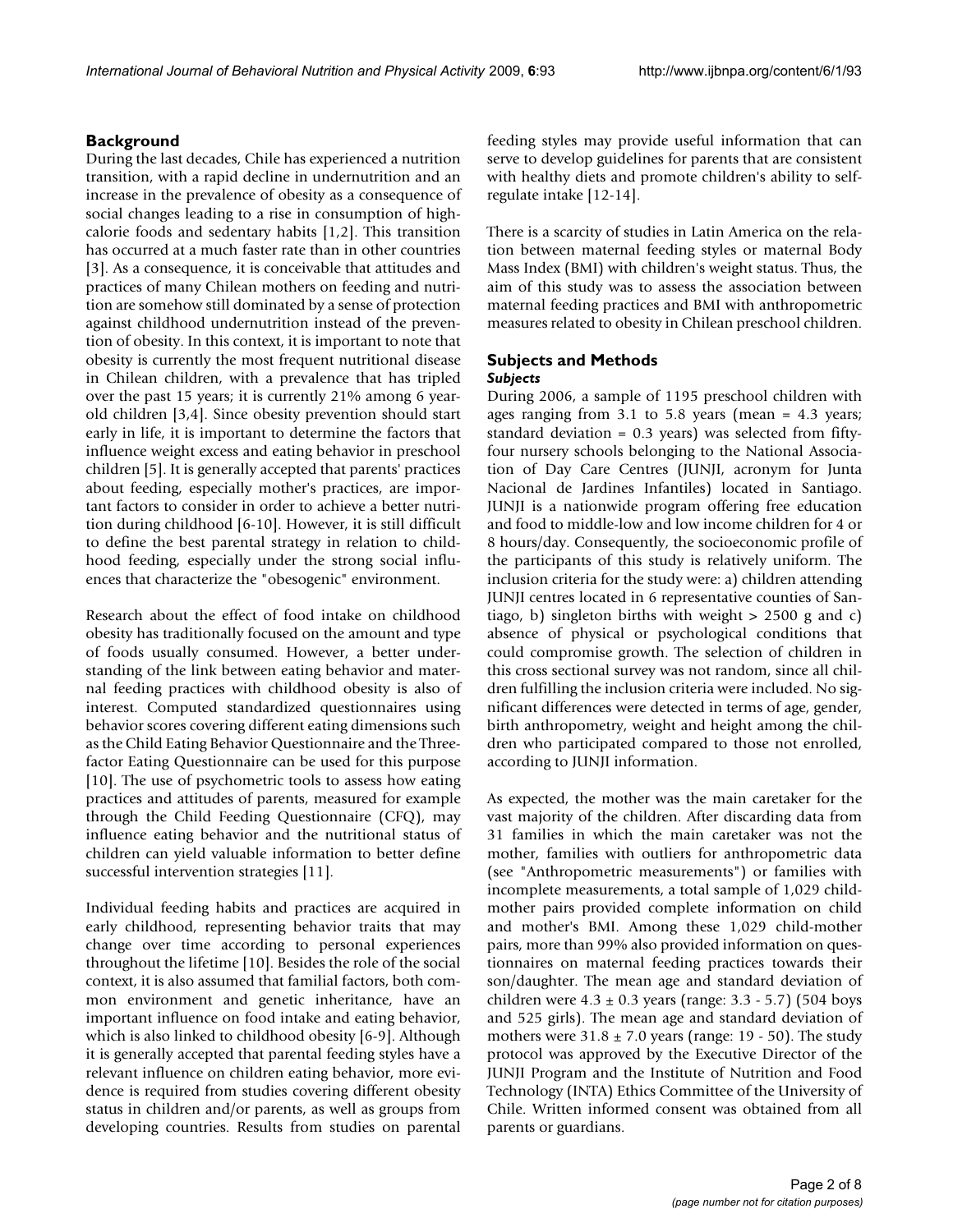#### *Anthropometric measurements*

Weight and height of children and their mothers were directly measured by trained personnel using a standardized protocol, in order to calculate Body Mass Index (BMI) as weight (Kg.) divided by height squared (in meters). Additionally, waist circumference was determined in the children in order to calculate their waist-toheight ratios. BMI z scores were calculated using the WHO 2006 Growth Standards as a reference [15]. Cut-off points follow WHO criteria: low-weight (BMI- $z < -1$ ), normal weight (BMI z-score from -1 to +1), overweight (BMI zscore from  $+1$  to  $+2$ ) and obesity (BMI z-score  $>>2$ ) [http:/](http://www.who.int) [/www.who.int.](http://www.who.int) There were no children with BMI-z < -2 and less than 1% of the measurements were excluded from the analyses after being flagged as outliers (BMI Z > and  $<$  5).

#### *Maternal feeding practices*

Mothers were interviewed at their homes by trained personnel. The identification of the type and level of maternal control over child feeding was obtained through the application of the Child Feeding Questionnaire (CFQ) [16]. The psychometric proprieties of CFQ and its construct validity in relation to energy intake and weight status have been previously reported [17,18] and evaluated in different populations [19-21]. Revised version of the original CFQ [10] includes 31 items measuring seven subscales of eating behavior. In this study, we have focused on five subscales of the CFQ (Table 1). The CFQ had been adapted previously for the Chilean population by a process of direct and reverse translation, with a subsequent analysis of a pilot study of 10 child-mother duos, in which we assessed the comprehension and cultural appropriateness of the test for the Chilean context. All subscales showed an internal consistency higher than 0.6 as measured with the Cronbach-alpha statistic (Table 1).

Each item was answered in a Likert-type scale with possible scores from one to five (Table 1). The standard scores for each subscale were calculated as average results of individual scores divided by the number of items in that subscale.

#### *Statistical analysis*

Summary statistics for CFQ scores are shown as percentiles 25, 50 and 75. Descriptive statistics for continuous anthropometric variables are shown as means and standard deviations. The null hypothesis of normality was rejected for some of anthropometrical variables. Regarding CFQ scores, only cognitive restriction subscale scores followed normality in a combined test of skewness and kurtosis. Therefore and given the nature of scores based on Likert-type items, we finally decided to use non-parametric statistical tests based on ranks (Mann-Whitney and Kruskall-Wallis tests) to assess the differences across study groups. We also decided to use Spearman non-parametric coefficients for all pair-wise correlations between variables. The crude odds ratio relating childhood obesity and mother's obesity was also computed. Additionally, logistic regression analyses were carried out in both sexes, with children's obesity as dependent variable and maternal feeding practices (coded as 1 for score > 4 and 0 for scores  $\leq$  4), and maternal obesity as independent variables.

The rationale for the initial sample size calculations was based on detecting significant correlation coefficients

| <b>Subscale</b>                 | Definition <sup>1</sup>                                                                                                 | <b>Items</b> | Range                                                                        | Cronbach-alpha |
|---------------------------------|-------------------------------------------------------------------------------------------------------------------------|--------------|------------------------------------------------------------------------------|----------------|
| <b>Perceived responsibility</b> | Degree of mother's responsibility for<br>feeding her child, determining portion<br>sizes, and providing a healthy diet. | 3            | I (low feelings of responsibility) to 5<br>(high feelings of responsibility) | 0.75           |
| Concern about child's weight    | Degree of mother's concern over her<br>child becoming over-weight                                                       | 3            | (unconcerned) to 5 (highly<br>concerned)                                     | 0.72           |
| <b>Restriction</b>              | Degree of mother's control over child's<br>eating by restricting access to palatable<br>foods (type and amount).        | 8            | (low restriction) to 5 (high<br>restriction)                                 | 0.65           |
| <b>Pressure to eat</b>          | Degree of mother's encouragement on<br>her child to eat. For e.g, finishing<br>everything on the plate.                 | 4            | (low levels of pressure) to 5 (high<br>levels of pressure)                   | 0.61           |
| Monitoring                      | Degree of mother's awareness of child's<br>consumption of sweets, snacks and<br>other high-fat foods.                   | 3            | $\frac{1}{2}$ (never) to 5 (always)                                          | 0.82           |

**Table 1: Mother's child feeding practices measured by the Child Feeding Questionnaire for Chilean preschool children**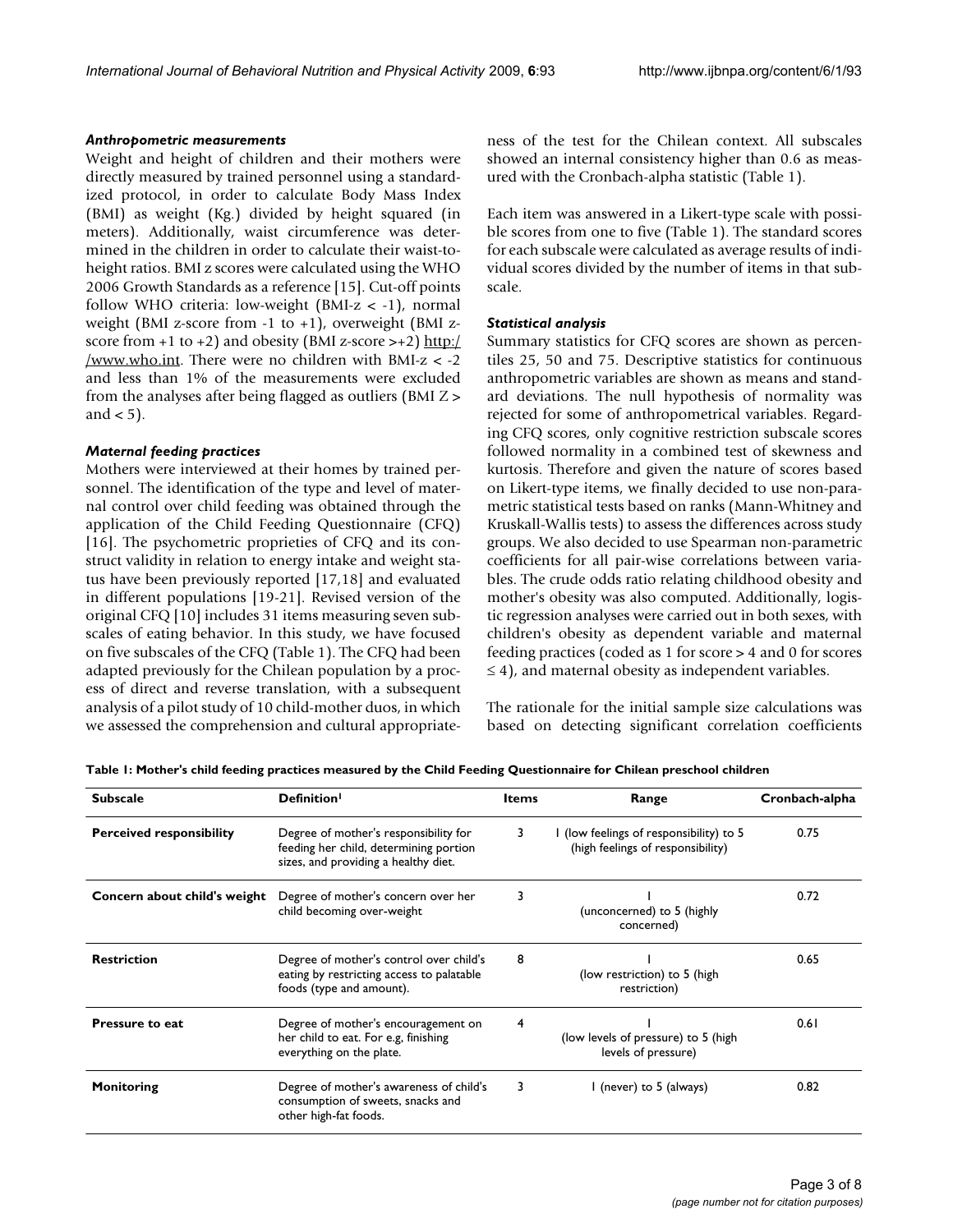between the mother's BMI and BMI z-scores of the children. The achieved sample size provided sufficient statistical power (above 90%; alpha = 0.05) to detect significant correlations between anthropometric variables in childmother duos. Statistical analyses were carried out with the STATA 10.0 package [http://www.stata.com.](http://www.stata.com)

### **Results**

In the children, the prevalence of low-weight was 1.7% (95% confidence interval 1.0 - 2.6%); normal weight: 54.0% (95% CI 50.9 - 57.1%); overweight: 29.7% (95% CI 27.0 - 32.6%), and obesity: 14.6% (95% CI 12.5 - 16.9%). The nutritional status of mothers was as follows: underweight (BMI < 18.5 Kg./m2), 0.78% (95% CI 0.3 - 1.5%); normal weight (18.5-24.9 Kg./m2), 38.9% (95% CI 35.9 - 41.9%); overweight (25.0-29.9 Kg./m2), 35.6% (95% CI 32.5 - 38.5%); and obesity (BMI  $\geq$  30 Kg./m<sup>2</sup>), 24.7% (95% CI 22.3 - 27.6%).

Table 2 shows the general description of the subjects participating in this study. No significant differences in anthropometric variables, age and CFQ scores were found by gender, except for a higher height and BMI in boys, with no significant differences in BMI z-scores. We found a significant direct correlation ( $p < 0.001$ ) between children BMI z-score with mother's BMI, both in boys (Spearman rho =  $0.26$ ) and girls (rho =  $0.30$ ). Similar significant correlations (p < 0.001) were found between child waistto-height ratio and mother's BMI (rho = 0.20 in boys and rho = 0.22 in girls). The cross-sectional odds ratio relating childhood obesity (BMI z-score  $\geq$  2) and mother's obesity (BMI  $\geq$  30 Kg./m<sup>2</sup>) in our study was estimated as 2.17 (95% CI: 1.48 - 3.17).

**Table 2: Main characteristics of the participants in this study**

Table 3 shows Spearman correlation coefficients for the association between anthropometric variables of the child-mother duo and CFQ scores reported by the mother. We found a significant direct association ( $p < 0.0001$ ) between children BMI z-score with the subscale "Concern about Child's weight" (rho = 0.26 in boys and rho = 0.37 in girls) and "Restriction" (rho = 0.19 in boys and rho = 0.27 in girls), as well as a reverse significant associations with "Pressure to eat" (rho = -0.30 in boys and rho = -0.36 in girls). Similar association, although of lower magnitude, were detected for the association between such CFQ subscales and children's waist-to-height ratio. In all, the significant association using CFQ scores, the magnitude of the Spearman correlation coefficient was higher in girls than in boys. No significant differences were found in the relation between BMI z-scores of the children and the CFQ subscale of "Monitoring". Although some associations between BMI z-scores and the subscale "Responsibility perceived" achieved statistical significance, this relation was dominated by low-magnitude correlations (rho absolute values lower or around 0.1). The correlations of CFQ scores with mother's BMI were in general non-significant or slightly significant, except for the significant direct association between mother's BMI and the subscale "Concern about child's weight" (the higher the mother's BMI, the higher the degree of child's weight concern) and the reverse correlation for "Monitoring" (the lower the mother's BMI, the higher the degree of monitoring). The logistic regression analysis with the presence of obesity in mothers as the dependent variable and "concern for child weight", gender and children's weight as independent variables, showed that the crude significant relation between Mother's BMI and concern for child

|                                    | Boys ( $n = 504$ ) | Girls ( $n = 525$ ) | P-value |
|------------------------------------|--------------------|---------------------|---------|
| Age & Anthropometry                |                    |                     |         |
| Age (years)                        | 4.31(0.34)         | 4.30(0.32)          | 0.44    |
| Weight (Kg.)                       | 18.4(2.7)          | 18.2(2.7)           | 0.17    |
| Height (cm.)                       | 104.6(4.5)         | 103.9(5.8)          | 0.02    |
| BMI $(Kg./m^2)$                    | 16.5(1.7)          | 16.8(1.7)           | 0.98    |
| <b>BMI</b> z score                 | 1.0(1.1)           | 1.0(0.83)           | 0.24    |
| Obesity (% BMI z-score $\geq$ 2)   | 16.5%              | 12.8%               | 0.09    |
| Waist circumference (cm.)          | 53.7 $(4.0)$       | 53.3(4.0)           | 0.04    |
| Waist-to-Height ratio              | 0.51(0.03)         | 0.51(0.04)          | 0.50    |
| Maternal age (years)               | 31.4(6.8)          | 32.1(7.1)           | 0.20    |
| Maternal BMI (Kg./m <sup>2</sup> ) | 27.3(5.3)          | 26.9(4.9)           | 0.32    |
| <b>CFQ Scores</b>                  |                    |                     |         |
| <b>Perceived responsibility</b>    | $4.7(4.3-5.0)$     | $5.0(4.3-5.0)$      | 0.99    |
| Concern over child's weight        | $4.3(3.7-4.7)$     | $4.3(3.7-5.0)$      | 0.13    |
| <b>Restriction</b>                 | $2.8(2.4-3.1)$     | $2.8(2.3-3.1)$      | 0.30    |
| <b>Pressure to eat</b>             | $3.8(3.0-4.3)$     | $3.8(3.0-4.3)$      | 0.33    |
| Monitoring                         | $4.3(3.7-5.0)$     | $4.3(3.7-5.0)$      | 0.98    |

Anthropometric and socio-demographic variables are displayed as mean (standard deviation). CFQ scores are shown as median (percentile 25 percentile 75). Differences by gender were assessed through the Mann-Whitney test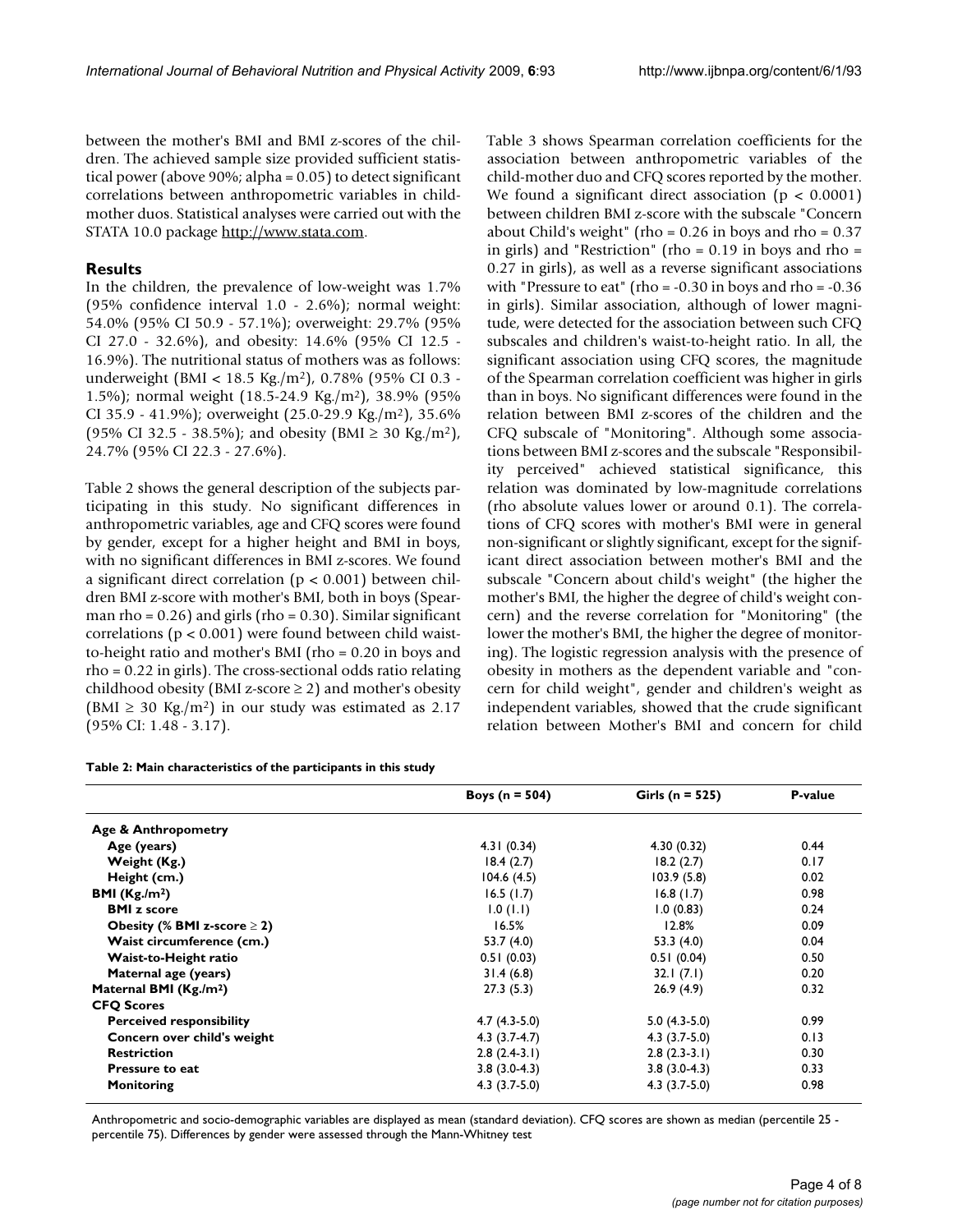| <b>CFQ</b> scores               | Mothers'<br><b>BMI</b> |         | <b>Children BMI</b><br>z-score |         | Children waist-to-height ratio |                |
|---------------------------------|------------------------|---------|--------------------------------|---------|--------------------------------|----------------|
|                                 | rho                    | P-value | rho                            | P-value | rho                            | <b>P-value</b> |
| <b>Perceived responsibility</b> |                        |         |                                |         |                                |                |
| <b>Boys</b>                     | 0.10                   | 0.02    | $-0.03$                        | 0.43    | $-0.02$                        | 0.70           |
| Girls                           | 0.05                   | 0.25    | $-0.08$                        | 0.07    | $-0.12$                        | 0.005          |
| Concern over child's weight     |                        |         |                                |         |                                |                |
| <b>Boys</b>                     | 0.11                   | 0.02    | 0.26                           | < 0.001 | 0.23                           | < 0.001        |
| Girls                           | 0.17                   | < 0.001 | 0.37                           | < 0.001 | 0.24                           | < 0.001        |
| <b>Restriction</b>              |                        |         |                                |         |                                |                |
| <b>Boys</b>                     | 0.07                   | 0.13    | 0.19                           | < 0.001 | 0.15                           | < 0.001        |
| Girls                           | 0.10                   | 0.02    | 0.27                           | < 0.001 | 0.23                           | < 0.001        |
| <b>Pressure to eat</b>          |                        |         |                                |         |                                |                |
| <b>Boys</b>                     | $-0.05$                | 0.28    | $-0.30$                        | < 0.001 | $-0.19$                        | < 0.001        |
| Girls                           | $-0.10$                | 0.03    | $-0.36$                        | < 0.001 | $-0.27$                        | < 0.001        |
| Monitoring                      |                        |         |                                |         |                                |                |
| <b>Boys</b>                     | 0.05                   | 0.30    | 0.08                           | 0.06    | 0.08                           | 0.08           |
| Girls                           | 0.04                   | 0.33    | 0.02                           | 0.64    | $-0.01$                        | 0.88           |

**Table 3: Correlation analysis between CFQ scores and anthropometric variables of preschool children and their mothers**

Spearman correlation coefficient (rho)

weight was no longer significant after adjusting for child weight status ( $p = 0.35$ ).

Table 4 shows the results of the multivariate logistic regression analysis in both sexes, with children's obesity as the dependent variable and maternal feeding practices (coded as 1 for score > 4 and 0 for scores  $\leq$  4) and maternal obesity as independent variables. Results of table 4 essentially provide the same information as the non-parametric crude analysis based on Spearman correlations.

On the other hand, the effect of the combined presence of obesity in the child (BMI z-score  $\geq$  2) and the mother  $(BMI \geq 30 \text{ kg/m}^2)$  on CFQ scores showed significant differences among study groups (both non-obese, only obese child, only obese mother, both obese) for scores of "Perceived Responsibility" (p = 0.004), "Concern about child's weight" ( $p < 0.001$ ), "Restriction" ( $p < 0.001$ ), "Pressure to eat" ( $p < 0.001$ ), without finding significant differences for scores in "Monitoring" ( $p = 0.11$ ). As shown in Figures 1 and 2, obesity in the child is the main determinant of the significant differences found for "Restriction" scores (Figure 1) and "Pressure to eat" scores

**Table 4: Multivariate odds ratios for the association between children's obesity and CFQ binary categories**

|                                 | <b>Odds Ratio</b> | 95% CI       | p-value |
|---------------------------------|-------------------|--------------|---------|
| <b>Girls</b>                    |                   |              |         |
| <b>Perceived responsibility</b> | 0.5               | $0.3 - 0.9$  | 0.02    |
| Concern over child's weight     | 10.9              | $4.6 - 25.8$ | < 0.001 |
| <b>Restriction</b>              | 5.0               | $0.8 - 31.1$ | 0.09    |
| <b>Pressure to eat</b>          | 0.2               | $0.06 - 0.4$ | < 0.001 |
| <b>Monitoring</b>               | 0.8               | $0.5 - 1.3$  | 0.39    |
| <b>Boys</b>                     |                   |              |         |
| <b>Perceived responsibility</b> | 0.9               | $0.4 - 1.7$  | 0.71    |
| Concern over child's weight     | 4.1               | $2.4 - 7.2$  | < 0.001 |
| <b>Restriction</b>              | 15.1              | $2.9 - 77.7$ | 0.001   |
| <b>Pressure to eat</b>          | 0.4               | $0.2 - 0.8$  | 0.005   |
| Monitoring                      | 1.7               | $1.0 - 2.7$  | 0.05    |

Logistic regression analysis were carried out in both sexes, with children's obesity as dependent variable and each maternal feeding practice (coded as 1 for score > 4 and 0 for scores  $\leq 4$ ) as independent variable, adjusting by maternal obesity.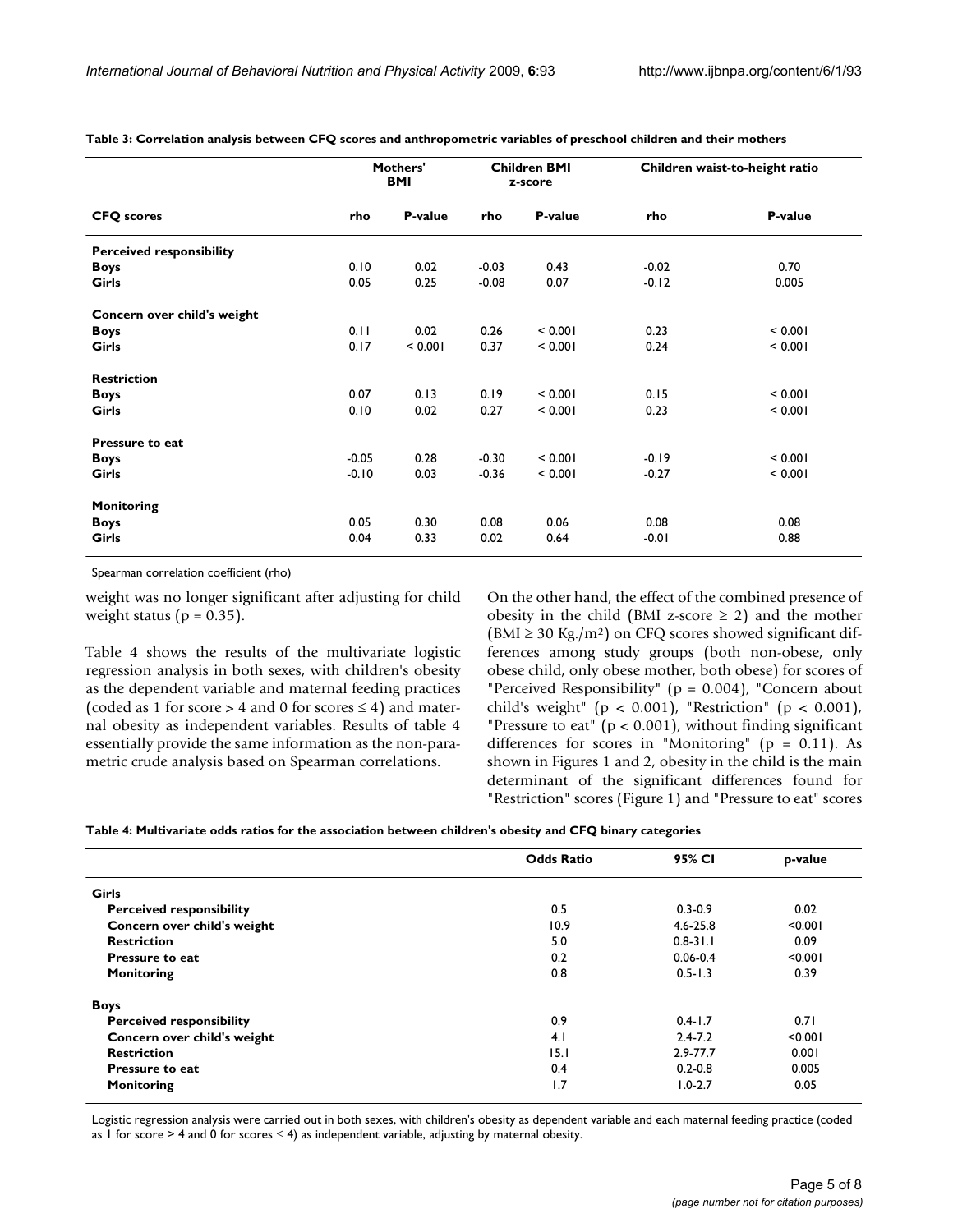

Figure 1

**Box-plot of "Restriction" scores of the Child Feeding Questionnaire according to the combined nutritional status in preschool Chilean children and their mothers**. Kruskal-Wallis test P < 0.001.

(Figure 2), as well as in the differences for "Perceived Responsibility" and "Concern about Child's weight" (data not shown).

#### **Discussion**

Children in this study were, on average, overweight; this coincides with results obtained from a study on the nutritional situation of Chilean preschool children from Santiago [4]. This study confirms the existence of the wellknown cross-sectional correlations between maternal BMI and childhood BMI z scores, reflecting that the family influence, characterized by both shared genetic background and environment, has an important impact on obesity traits [22]. Supporting this idea, Reilly et al. [23] found a very strong association between parental and childhood obesity in the Avon Longitudinal Study of Parents and Children (ALSPAC) prospective study, with odds ratios above 10 for childhood obesity in those with both obese parents, or above 4 if only the mother was obese. We also have detected higher child-mother BMI correlations in the subset of girls compared to boys, by comparing the magnitude of Spearman correlation rho values for daughter-mother duos compared to son-mother duos. In this respect, it has been reported a greater similarity of anthropometric measures and dietary intake patterns of daughters and mothers compared to those of sons and fathers [24]. Likewise, we have also detected a high correlation between maternal BMI and waist-to-height ratio in children. In this context, it is important to note that the waist-to-height ratio has been reported as an adequate, accurate and relatively non-age-dependent index to assess abdominal obesity status in children [25].

Several significant correlations between CFQ scores and childhood BMI z scores have been observed in this study, in accordance to that observed by other authors [9,11,18,26,27]. In general, the magnitude of the association between CFQ scores and child BMI z scores was higher in the duos girls-mothers than in duos boys-mothers, with the exception of the correlations for the subscale "monitoring". The observation of a higher BMI z-score in the child with a higher degree of "concern for child's weight" in the mother may be due to the awareness of mothers on childhood obesity risks. In this sense, the highest scores for this CFQ subscale have been estimated in obese mothers. Apart from methodological issues that differ from study to study, the observation of such a correlation has been found to be highly variable in different populations, with some authors suggesting a direct association, reverse association or no-association [9,28-30]. It has also been observed that the higher the degree of maternal practices towards child eating restriction, the higher the BMI z-score of the child. This specific association may refer to the attempts of mothers to limit energy intake specifically in overweight or obese children. Additionally, these results are somehow concordant with previous studies suggesting that restriction imposed by parents is associated with higher BMI and a higher fat consumption [31,32]. However, this association has not been observed in other studies [33,34]. On the other hand, the higher levels of "child weight concern" and "Restriction" shown in girls could be explained by social pressure for body image [35]. Conversely, the observation of a correlation of lower BMI z-score s in the child with a higher degree of "pressure to eat", may be related to the mothers' practices against childhood undernutrition [11,30,31]. Multivariate odds ratios with childhood obesity as dependent variable (Table 4) reinforce the conclusions obtained in the non-parametric correlation analysis. On the other hand, the exploration of combined categories of obesity in the child and/or in the mother, indicates that obesity in the child, regardless of mother's obesity, is associated with higher scores of "Restriction" and lower scores in "Pressure to eat" (Figures 1 and 2). We have not detected a significant differential pattern of maternal feeding practices depending on the gender of the child (Table 2).

There are some limitations to the interpretation of correlation coefficients in this study that relate to its cross-sectional nature. In this sense, significant associations detected in this study may in fact be due to reverse causation process in which the disease (childhood obesity) caused mothers to change their behavior in relation to childhood feeding. It is important to point out that the effects observed are probably bidirectional, with parents influencing children's eating and viceversa, being parents behavior also conditioned by children's weight status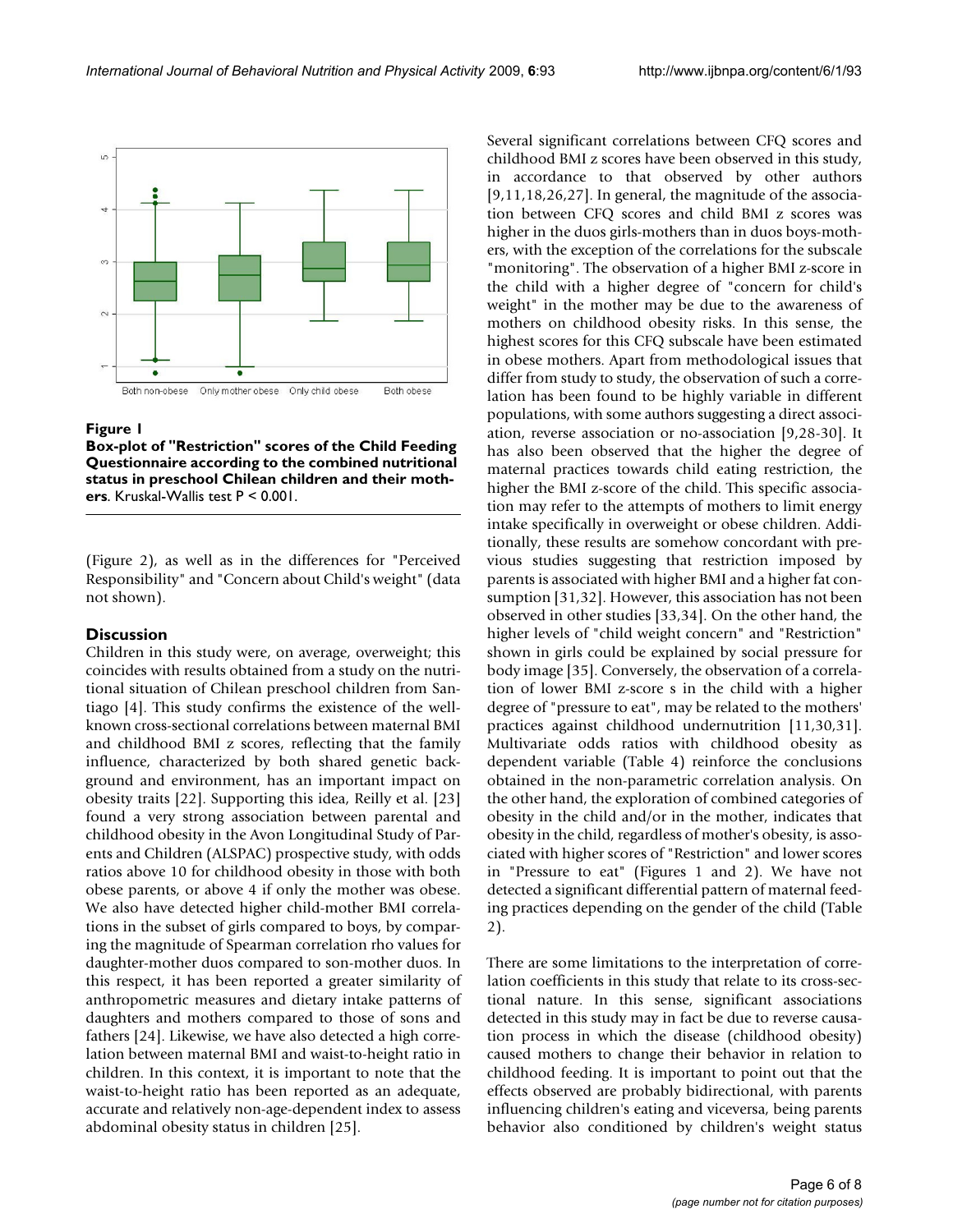

#### Figure 2

**Box-plot of "Pressure to eat" scores of the Child Feeding Questionnaire according to the combined nutritional status in preschool Chilean children and their mothers**. Kruskal-Wallis test P < 0.001.

[36]. On the other hand, there are also concerns regarding social desirability issues, since parents could be inclined to report on how they ought to behave instead of rating their actual behavior. Finally, availability of foods for families of low or middle-low socioeconomic status such as the ones included in this study may also mediate the association between parental feeding practices and intake of the children. Given the complexity of behavioral variables and their relation to intake and nutritional status, it is important to recognize that numerous variables were not controlled for in our study.

In conclusion, we have observed a highly significant correlation between the BMI of mothers and the BMI z-scores of their preschool children in Chilean families. Moreover, there are significant associations between mothers' behaviour subscales and children's BMI z-score (positive for "concern for child's weight" or "restriction" and negative for "pressure to eat"). It is not possible to establish a causal link between mother's CFQ scores and children's nutritional status given the cross-sectional nature of this study and the bidirectional influences that exist between mothers and their children.

#### **Competing interests**

The authors declare that they have no competing interests.

#### **Authors' contributions**

JLS participated in the original formulation of the research project. He was in charge of the statistical analysis, of writing the present manuscript together the rest of co-authors. JK was the leader of this research project, obtaining funding for its implementation, coordinating all aspects of the investigation from study design to data interpretation. She actively revised the manuscript. PDV was in charge of preliminary statistical analysis, especially in relation to the CFQ data. She did the literature search on this topic. LL kept the validity and veracity of the whole dataset. She revised the manuscript. MG was responsible for the field work and revised the manuscript. CC participated in the field work writing and revised this manuscript. RU participated in the formulation of the research project, participated in the field work, evaluated the results and reviewed the manuscript. All authors have read and approved the final version.

#### **Acknowledgements**

This study was supported by Chilean grant FONDECYT 1060785 and 1090252.

#### **References**

- 1. Kain J, Uauy R, Vio F, Albala C: **[Trends in overweight and obesity](http://www.ncbi.nlm.nih.gov/entrez/query.fcgi?cmd=Retrieve&db=PubMed&dopt=Abstract&list_uids=11960294) [prevalence in Chilean children: comparison of three defini](http://www.ncbi.nlm.nih.gov/entrez/query.fcgi?cmd=Retrieve&db=PubMed&dopt=Abstract&list_uids=11960294)[tions.](http://www.ncbi.nlm.nih.gov/entrez/query.fcgi?cmd=Retrieve&db=PubMed&dopt=Abstract&list_uids=11960294)** *Eur J Clin Nutr* 2002, **56:**200-204.
- 2. Albala C, Vio F, Kain J, Uauy R: **[Nutrition transition in Chile:](http://www.ncbi.nlm.nih.gov/entrez/query.fcgi?cmd=Retrieve&db=PubMed&dopt=Abstract&list_uids=12027274) [determinants and consequences.](http://www.ncbi.nlm.nih.gov/entrez/query.fcgi?cmd=Retrieve&db=PubMed&dopt=Abstract&list_uids=12027274)** *Public Health Nutr* 2002, **5:**123-128.
- 3. Stanojevic S, Kain J, Uauy R: **[Secular and seasonal trends in obes](http://www.ncbi.nlm.nih.gov/entrez/query.fcgi?cmd=Retrieve&db=PubMed&dopt=Abstract&list_uids=18728531)[ity in Chilean preschool children, 1996-2004.](http://www.ncbi.nlm.nih.gov/entrez/query.fcgi?cmd=Retrieve&db=PubMed&dopt=Abstract&list_uids=18728531)** *J Pediatr Gastroenterol Nutr* 2008, **47:**339-343.
- 4. Kain J, Lera L, Rojas J, Uauy R: **[Obesidad en preescolares de la](http://www.ncbi.nlm.nih.gov/entrez/query.fcgi?cmd=Retrieve&db=PubMed&dopt=Abstract&list_uids=17369985) [Región Metropolitana.](http://www.ncbi.nlm.nih.gov/entrez/query.fcgi?cmd=Retrieve&db=PubMed&dopt=Abstract&list_uids=17369985)** *Rev Med Chile* 2007, **135:**63-70.
- 5. Kain J, Leyton B, Cerda R, Vio F, Uauy R: **Two-year controlled effectiveness trial of a school-based intervention to prevent obesity in Chilean children.** *Public Health Nutr* 2008, **23:**1-11.
- 6. Birch LL, Davison KK: **[Family environmental factors influencing](http://www.ncbi.nlm.nih.gov/entrez/query.fcgi?cmd=Retrieve&db=PubMed&dopt=Abstract&list_uids=11494642) [the developing behavioral controls of food intake and child](http://www.ncbi.nlm.nih.gov/entrez/query.fcgi?cmd=Retrieve&db=PubMed&dopt=Abstract&list_uids=11494642)[hood overweight.](http://www.ncbi.nlm.nih.gov/entrez/query.fcgi?cmd=Retrieve&db=PubMed&dopt=Abstract&list_uids=11494642)** *Pediatr Clin North Am* 2001, **48:**893-907.
- 7. Wardle J, Carnell S: **[Parental feeding practices and children's](http://www.ncbi.nlm.nih.gov/entrez/query.fcgi?cmd=Retrieve&db=PubMed&dopt=Abstract&list_uids=18052998) [weight.](http://www.ncbi.nlm.nih.gov/entrez/query.fcgi?cmd=Retrieve&db=PubMed&dopt=Abstract&list_uids=18052998)** *Acta Paediatr* 2007:5-11.
- 8. Faith MS, Scanlon K, Birch L, Francis L, Sherry B: **[Parent-Child feed](http://www.ncbi.nlm.nih.gov/entrez/query.fcgi?cmd=Retrieve&db=PubMed&dopt=Abstract&list_uids=15601964)[ing strategies and their relationships to child eating and](http://www.ncbi.nlm.nih.gov/entrez/query.fcgi?cmd=Retrieve&db=PubMed&dopt=Abstract&list_uids=15601964) [weight status.](http://www.ncbi.nlm.nih.gov/entrez/query.fcgi?cmd=Retrieve&db=PubMed&dopt=Abstract&list_uids=15601964)** *Obes Res* 2004, **12:**1711-1722.
- 9. Jahnke DL, Warsnburger PA: **[Familial transmission of eating](http://www.ncbi.nlm.nih.gov/entrez/query.fcgi?cmd=Retrieve&db=PubMed&dopt=Abstract&list_uids=18483480) [behaviors in preschool-age children.](http://www.ncbi.nlm.nih.gov/entrez/query.fcgi?cmd=Retrieve&db=PubMed&dopt=Abstract&list_uids=18483480)** *Obesity* 2008, **16:**1821-1825.
- 10. Domínguez-Vásquez P, Olivares S, Santos JL: **[Influencia familiar](http://www.ncbi.nlm.nih.gov/entrez/query.fcgi?cmd=Retrieve&db=PubMed&dopt=Abstract&list_uids=19137987) [sobre la conducta alimentaria y su relación con la obesidad](http://www.ncbi.nlm.nih.gov/entrez/query.fcgi?cmd=Retrieve&db=PubMed&dopt=Abstract&list_uids=19137987) [infantil.](http://www.ncbi.nlm.nih.gov/entrez/query.fcgi?cmd=Retrieve&db=PubMed&dopt=Abstract&list_uids=19137987)** *Arch Latinoam Nutr* 2008, **58:**249-255.
- 11. Carnell S, Wardle J: **[Association between multiple measures of](http://www.ncbi.nlm.nih.gov/entrez/query.fcgi?cmd=Retrieve&db=PubMed&dopt=Abstract&list_uids=17228041) [parental feeding and children's adiposity in United Kingdom](http://www.ncbi.nlm.nih.gov/entrez/query.fcgi?cmd=Retrieve&db=PubMed&dopt=Abstract&list_uids=17228041) [Preschoolers.](http://www.ncbi.nlm.nih.gov/entrez/query.fcgi?cmd=Retrieve&db=PubMed&dopt=Abstract&list_uids=17228041)** *Obesity* 2007, **15:**137-144.
- 12. Birch LL, Davison KK: **[Family environmental factors influencing](http://www.ncbi.nlm.nih.gov/entrez/query.fcgi?cmd=Retrieve&db=PubMed&dopt=Abstract&list_uids=11494642) [the developing behavioral controls of food intake and child](http://www.ncbi.nlm.nih.gov/entrez/query.fcgi?cmd=Retrieve&db=PubMed&dopt=Abstract&list_uids=11494642)[hood overweight.](http://www.ncbi.nlm.nih.gov/entrez/query.fcgi?cmd=Retrieve&db=PubMed&dopt=Abstract&list_uids=11494642)** *Pediatr Clin North Am* 2001, **48:**893-907.
- 13. Moens E, Braet C, Soetens B: **[Observation of family functioning](http://www.ncbi.nlm.nih.gov/entrez/query.fcgi?cmd=Retrieve&db=PubMed&dopt=Abstract&list_uids=16801324) [at mealtime: a comparison between families of children with](http://www.ncbi.nlm.nih.gov/entrez/query.fcgi?cmd=Retrieve&db=PubMed&dopt=Abstract&list_uids=16801324) [and without overweight.](http://www.ncbi.nlm.nih.gov/entrez/query.fcgi?cmd=Retrieve&db=PubMed&dopt=Abstract&list_uids=16801324)** *J Pediatr Psychol* 2007, **32:**52-63.
- 14. Constanzo PR, Woody EZ: **Domain-specific parenting styles and their impact on the child's development of particular deviance: the example of obesity proneness.** *J Soc Clin Psychol* 1985, **3:**425-445.
- 15. World Health Organizaton (WHO): **The WHO Child Growth Standards Geneva Accessed on: January 25, 2008.** [\[http://](http://www.who.int/childgrowth/standards/en/) [www.who.int/childgrowth/standards/en/\]](http://www.who.int/childgrowth/standards/en/).
- 16. Birch LL, Fisher JO, Grimm-Thomas K, Markey CN, Sawyer R, Johnson SL: **[Confirmatory factor analysis of the Child Feeding](http://www.ncbi.nlm.nih.gov/entrez/query.fcgi?cmd=Retrieve&db=PubMed&dopt=Abstract&list_uids=11358344) [Questionnaire: a measure of parental attitudes, beliefs and](http://www.ncbi.nlm.nih.gov/entrez/query.fcgi?cmd=Retrieve&db=PubMed&dopt=Abstract&list_uids=11358344) [practices about child feeding and obesity proneness.](http://www.ncbi.nlm.nih.gov/entrez/query.fcgi?cmd=Retrieve&db=PubMed&dopt=Abstract&list_uids=11358344)** *Appetite* 2001, **36:**201-210.
- 17. Faith MS, Berkowitz RI, Stallings VA, Kerns J, Storey M, Stunkard AJ: **[Parental feeding attitudes and styles and child body mass](http://www.ncbi.nlm.nih.gov/entrez/query.fcgi?cmd=Retrieve&db=PubMed&dopt=Abstract&list_uids=15466068)**